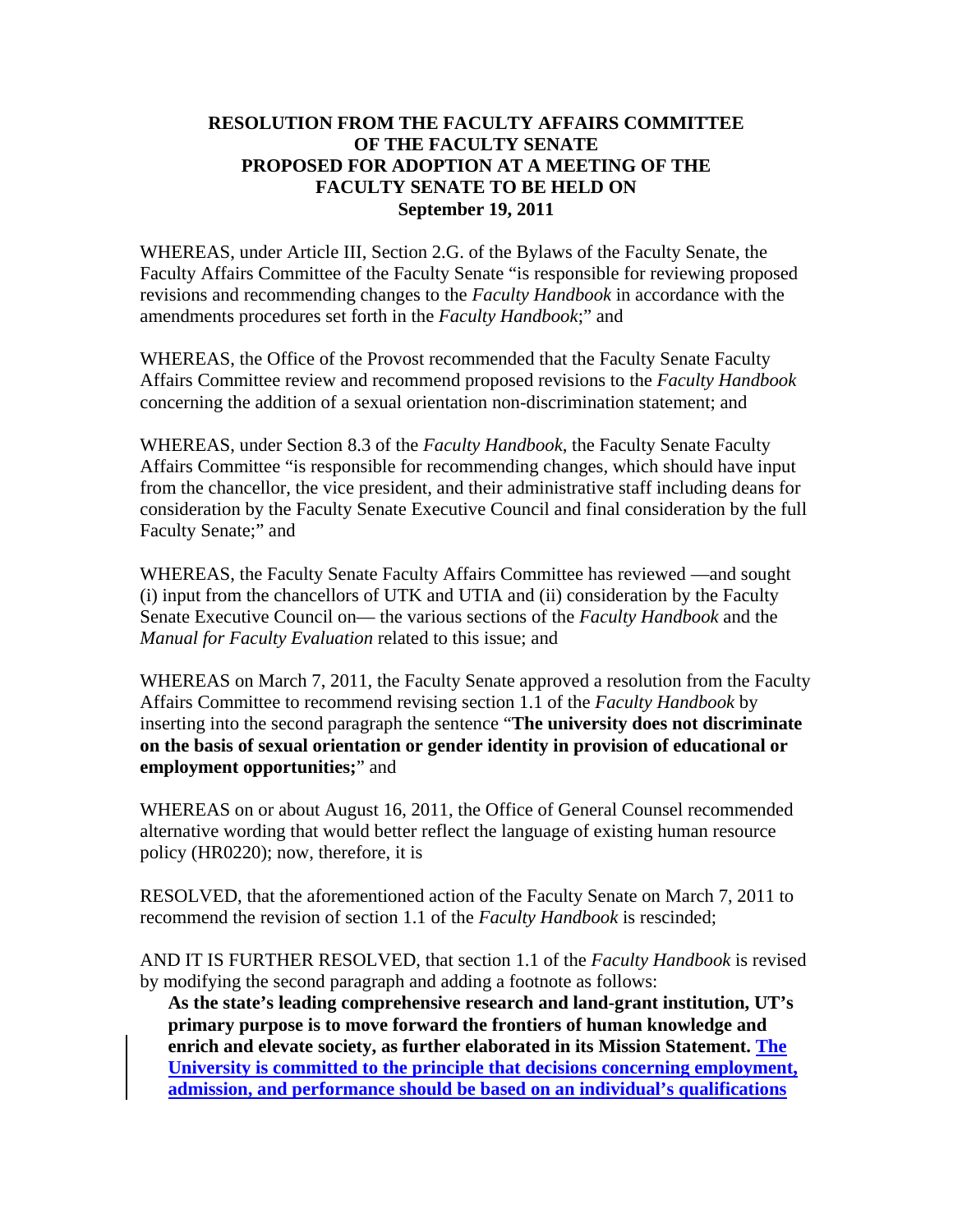**and performance and not on characteristics unrelated to job or academic requirements.** The **uUniversity does not discriminate on the basis of race, gender, color, religion, national origin, age, handicapdisability, or veteran status in provision of educational opportunities or employment opportunities or benefits.** The **uUniversity and its employees shall does** not discriminate against **or harass any employee or student on the basis of sexual orientation;, gender identity; marital status,; parental status;, or similar characteristics, regardless of whether those characteristics enjoy a protected status under state or federal**   $\mathbf{law.}^1$ 

**The institution welcomes and honors people of all races, creeds, cultures, and sexual orientations, and values intellectual curiosity, pursuit of knowledge, and academic freedom and integrity. Faculty prepare students to lead lives of personal integrity and civic responsibility.** 

<sup>1</sup> This paragraph is consistent with University policy HR0220, which further states that the language of the paragraph above shall not be construed to: (1) confer eligibility for employment benefits for which an employee is not otherwise eligible under state law, policy, or practice; (2) infringe upon the free exchange of ideas essential to the academic environment; (3) limit the freedom of religious association; (4) establish a duty to engage in affirmative action measures for characteristics not subject to affirmative action under state or federal law; (5) require the compliance of external entities or individuals or compliance of university programs governed by external government agencies in which non-discrimination does not include certain personal characteristics (e.g., ROTC); or (6) create any cause of action not currently provided by state or federal law.

The second paragraph will then read as follows:

**As the state's leading comprehensive research and land-grant institution, UT's primary purpose is to move forward the frontiers of human knowledge and enrich and elevate society, as further elaborated in its Mission Statement. The University is committed to the principle that decisions concerning employment, admission, and performance should be based on an individual's qualifications and performance and not on characteristics unrelated to job or academic requirements. The University does not discriminate on the basis of race, gender, color, religion, national origin, age, disability, or veteran status in provision of educational opportunities or employment opportunities or benefits. The University and its employees shall not discriminate against or harass any employee or student on the basis of sexual orientation; gender identity; marital status; parental status; or similar characteristics, regardless of whether those characteristics enjoy a protected status under state or federal law.1** 

**The institution welcomes and honors people of all races, creeds, cultures, and sexual orientations, and values intellectual curiosity, pursuit of knowledge, and academic freedom and integrity. Faculty prepare students to lead lives of personal integrity and civic responsibility.** 

<sup>&</sup>lt;sup>1</sup> This paragraph is consistent with University policy HR0220, which further states that the language of the paragraph above shall not be construed to: (1) confer eligibility for employment benefits for which an employee is not otherwise eligible under state law, policy, or practice; (2) infringe upon the free exchange of ideas essential to the academic environment; (3) limit the freedom of religious association; (4) establish